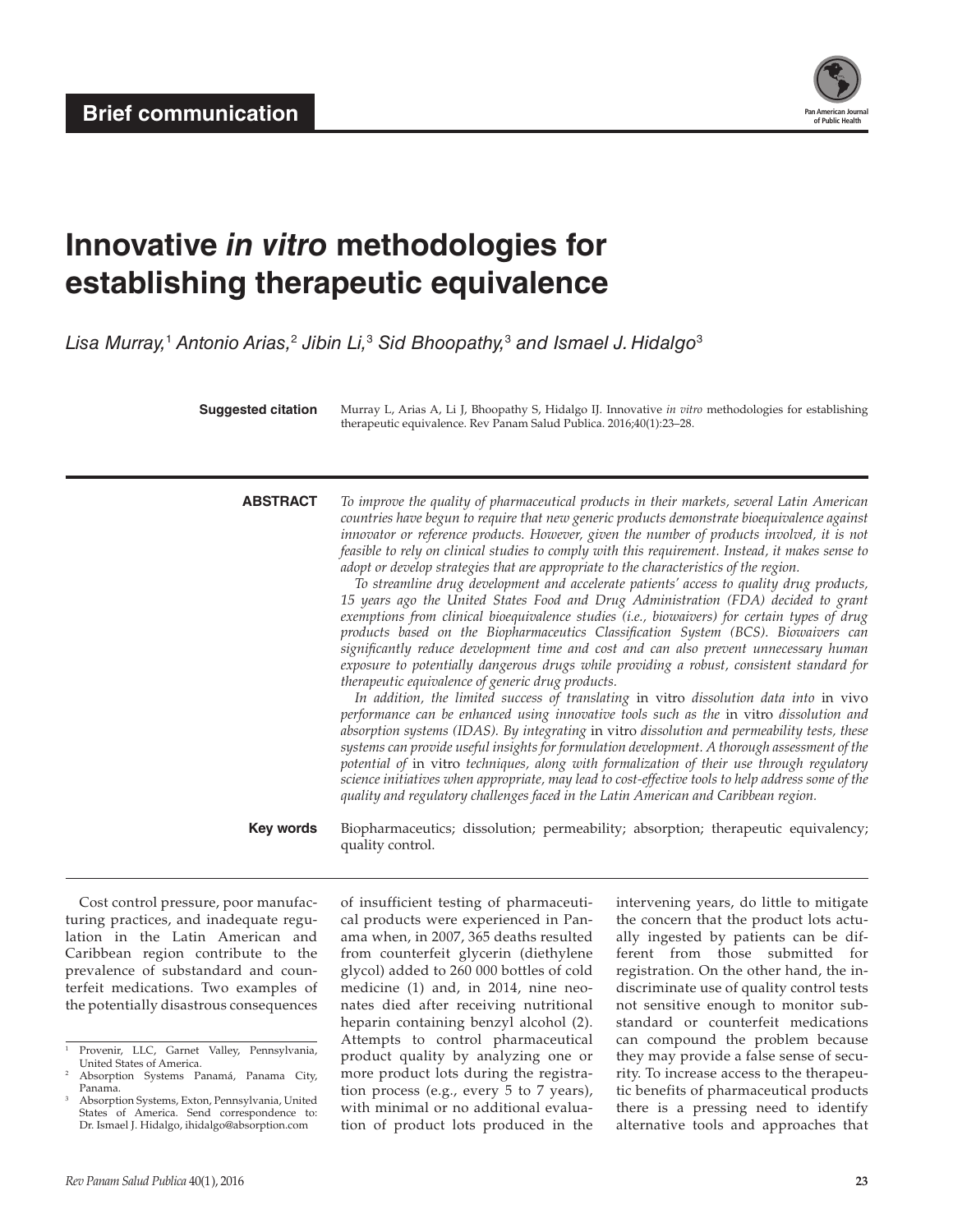permit evaluation and monitoring of the bioequivalence of products in the market.

# **Establishing Equivalence of Generic Drug Products**

The United States Food and Drug Administration (FDA) and its counterparts in all highly regulated pharmaceutical markets demand that generic drug products meet the same standards of quality, efficacy, and safety as their reference listed drug (RLD) counterparts. Consistent with this premise, procedures have been established to demonstrate that generic products are therapeutically equivalent and interchangeable with RLDs. Therapeutic equivalence (TE) is generally achieved by assuring pharmaceutical equivalence (PE) and bioequivalence (BE) of the generic to the RLD products (3). Because implementation of BE requirements based on clinical studies would be prohibitively expensive, there is an incentive to develop or identify *in vitro* methods that can be used to evaluate and monitor the registration lots and also ensure the inter-lot consistency of a product.

# *In Vitro* **Tools for Establishing Equivalence**

In general, orally administered solid drug products disintegrate and dissolve in the stomach and are absorbed in the intestine. The solubility and permeability of the active ingredient and the drug product dissolution the key determinants of intestinal absorption—are extremely difficult to determine *in vivo*. Therefore, the use of *in vitro* tools is necessary to study these characteristics.

Since drug product dissolution is a prerequisite for the process of absorption, dissolution tests are widely performed as an integral component of the battery of routine quality control tests for solid oral dosage forms. Thus, in principle, the establishment of *in vitro–in vivo*  correlations (IVIVCs), whereby the dissolution rate may serve as a surrogate for systemic exposure (e.g., bioavailability, "area under the curve" (AUC), or  $C_{\text{max}}$ ), is highly desirable because it could reduce the number of BE studies required for generic drug product development and registration (4). Although IVIVCs can be very advantageous to quality control

efforts, they are difficult to demonstrate, partly because *in vitro* dissolution tests do not mimic either the rate or mechanism(s) of drug release *in vivo*. The implementation of *in vitro* methodologies as alternatives to clinical BE studies has

been facilitated by progressive regulatory guidelines such as the Biopharmaceutics Classification System (BCS) and could benefit from the inclusion of innovative technical approaches, such as the *in vitro* dissolution absorption systems (IDAS) discussed below.

# **Biopharmaceutics Classification System**

The BCS provides a scientific framework for drug classification based on measurements of drug solubility and permeability, the primary determinants of drug absorption, and serves as an important tool for the application of *in vitro* measurements in support of BE requirements. The BCS is an excellent example of a successful regulatory initiative that has resulted in biowaivers, exemptions from clinical BE studies, for dozens of oral products. For over 15 years, the FDA permitted biowaivers for Class I drugs in rapidly dissolving immediate-release solid oral dosage forms (5), and in the recently updated BCS guidelines (6) it expanded biowaiver eligibility to Class III drugs. According to a recent survey, Classes I and III combined account for 63% of the top 200 selling drugs (7), suggesting that full implementation of the BCS could result in a major reduction in the number of clinical BE studies. In addition to reducing costs, *in vitro* studies prevent unnecessary exposure of healthy subjects to potentially adverse drug events and even deaths (7, 8) without compromising the high quality standards necessary to safeguard public safety.

# *In Vitro* **Dissolution and Absorption Systems**

The *in vitro* dissolution absorption system 1 (IDAS1) is the product of major modifications made to a device (the dissolution/permeation, or D/P, system) originally developed by Prof. Yamashita at Setsunan University in Japan (9). IDAS1 represents a physiologically relevant *in vitro* system for the evaluation of drug formulations. It comprises four components: dissolution-permeation chamber

(Figure 1A), magnetic stirring bar motor, motor controller, and temperature block. The dissolution-permeability chamber consists of two half-chambers separated by a cell membrane, typically polarized epithelial cells such as human intestinal cell Caco-2 cells or Madin-Darby canine kidney cells grown on a microporous membrane. While the internal design of the IDAS1 chamber is very similar to that of the D/P chamber, they differ in the chamber locking mechanism, external size and shape, type of motor (step versus brushless), ability of the controller to display the stirring speed (rpm), and the use of a heating block as opposed to an incubator in the D/P system, which avoids the need to open the incubator repeatedly for sample withdrawal.

The potential utility of IDAS1 has been shown in numerous studies performed with the precursor D/P chamber system (9–14). *In vivo*, drug product dissolution does not need to be completed before drug absorption can start; however, product dissolution and drug permeability are measured independently, largely under nonphysiological conditions. Thus, the strength of IDAS1 is its ability to allow the concomitant evaluation of dissolution and permeability. *In vitro* data obtained in a system that replicates the *in vivo* dissolution-permeability interplay should be more translatable into *in vivo* product performance. Whereas other *in vitro* systems for permeability measurement require administration of the drug as a solution or suspension, IDAS1 is unique in that the contents of a capsule or crushed tablet may be applied in solid form into the mucosal chamber.

To increase the physiological relevance of these experiments, biorelevant media are often used to mimic the gastrointestinal environment. The apical (mucosal) chamber buffer can contain bile acids and lecithin at concentrations to produce fasted (FaSSIF) or fed (FeSSIF) state simulated intestinal fluids, and the basolateral (serosal) chamber contains 4.5% albumin to mimic the blood plasma. Prior data with the D/P system (9) and our own data with IDAS1 not only provided evidence of the impact of dissolution rate on permeation but also found a good correlation between *in vitro* permeation and fraction absorbed in humans, suggesting that this system is useful for the study of oral absorption of drugs with poor aqueous solubility (9). Kataoka et al. reported that the albendazole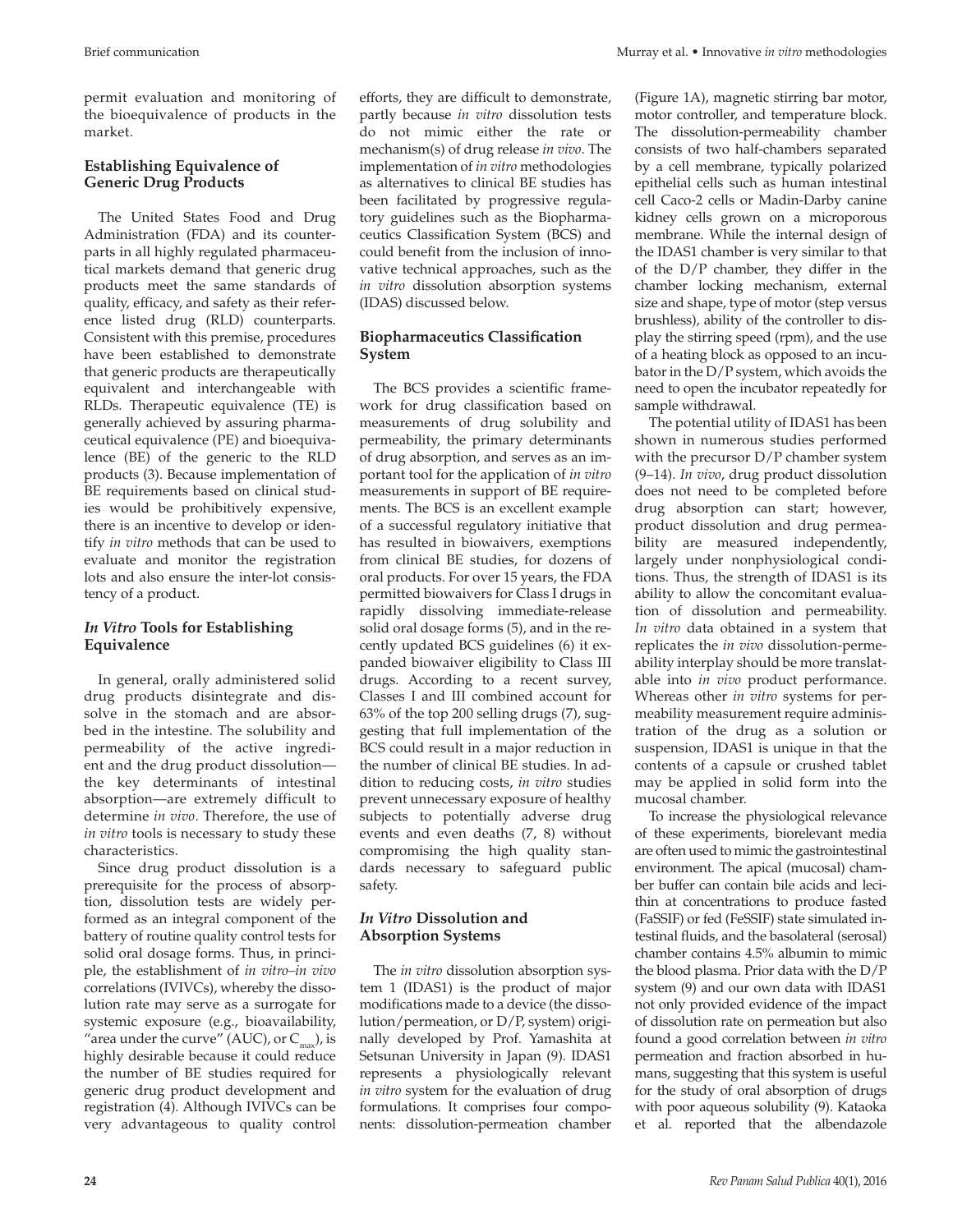



permeation (percent dose absorbed at 2 hours) *in vitro* under simulated fed and fasted conditions was in agreement with *in vivo* findings and concluded that the system can be used to study food's effect on drug absorption (10).

A good correlation between *in vitro* permeation and systemic absorption (AUC and  $C_{\text{max}}$ ) in the rat was observed for fenofibrate (11, 13). The study compared six fenofibrate tablet formulations. The *in vitro* data showed a good correlation with  $C_{\text{max}}$  but not AUC in humans, and the most likely explanation for the apparent lack of correlation for AUC is micellar entrapment of the drug. This conclusion is supported by a recent study that compared two capsule formulations containing nanosized and micronized fenofibrate formulations (15). Using IDAS1, Class II drugs that were completely dissolved within 2 hours reached the highest experimental percent permeation values, ranging between ~23 and ~28 (Figure 1B). This is consistent with *in vivo* data since the absorption in humans of these compounds was at least 85% (16), the threshold defined by both the FDA and the European Medicines Agency for complete absorption (5, 17). For compounds with substantial but incomplete dissolution (e.g., simvastatin and carbamazepine) experimental percent permeation at 2 hours

was ~10, and their absorption in humans is slightly lower (73% and 83%, respectively) (16, 18–19). Albendazole, known to have a low (20%) absorption in humans (16), had very low dissolution and a low percent permeation at 2 hours (0.42) in IDAS1. Since the main absorption barrier for Class III drugs is the cell membrane, values for percent permeation at 2 hours were low for atenolol and ranitidine (0.23 and 0.15, respectively) despite complete dissolution, consistent with a 50% oral absorption in humans for both drugs (16). These data illustrate the potential versatility of this type of system, which, as detailed above, has been successfully applied to the evaluation of several aspects of formulation development and/or characterization.

The IDAS1 device also makes it possible to obtain dissolution/absorption profiles for candidate formulations. Dissolution can be affected by excipients, crystal polymorphism, pH, and buffer composition, whereas absorption can be affected by formulation excipients and buffer composition. These variables can also affect the solubility of the active ingredient(s). For example, the active ingredient may have limited solubility in biological buffers, but the solubility limit may never be reached if the absorption rate equals or exceeds the rate

of dissolution. This situation can be expected with some BCS Class I and II drugs, but it is very unlikely for Class III and IV drugs, which have poor absorption. Data from IDAS1 will allow scientists to assess the effect of excipients on dissolution and permeability and to evaluate multiple iterations of formulation modifications at a higher throughput.

The *in vitro* dissolution absorption system 2 (IDAS2) is a more recent innovation (20). It consists of a novel, specially designed dissolution-vessel lid with an attached permeability chamber that is compatible with commercially available dissolution apparatuses (Figure 2A). Experiments with IDAS2 are performed in two consecutive phases. In Phase 1, a tablet or capsule is added to the dissolution vessel that contains a biorelevant medium; the contents are stirred at a predetermined speed (e.g., 25 to 50 rpm) and allowed to undergo dissolution for 15 to 30 minutes. If the dissolution medium is acidic (e.g., fasted-state simulated gastric fluid, FaSSGF), it must be modified after Phase 1 to mimic the intestinal content. To this end, in a single step a concentrated buffer is added to increase the pH to 6.5 and introduce bile acids and lecithin at appropriate concentrations to mimic the intestinal contents under fed or fasted conditions. Immediately after this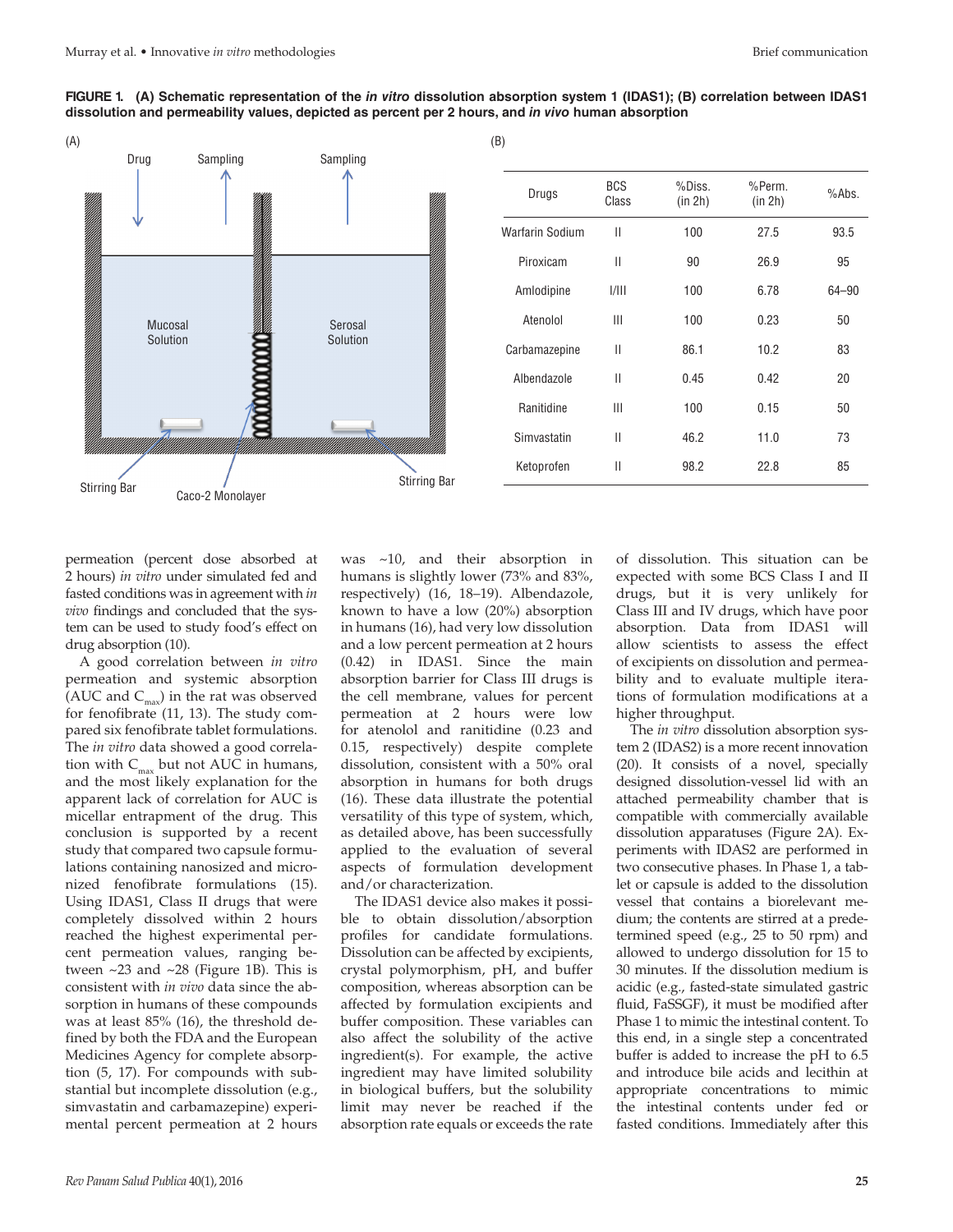transfer, the IDAS2 chamber containing the cell monolayer is introduced into the dissolution medium, and the dissolutionpermeation phase (Phase 2) is initiated. Donor samples are withdrawn from the bulk fluid in the dissolution vessel at various time points during both phases to ascertain dissolution rate and donor concentration. Multiple samples from the receiver compartment are taken from the IDAS2 chamber (basolateral, serosal) during Phase 2 of the assay. A unique feature of IDAS2 is that it permits the assessment of intact, clinical-size dosage forms. In addition, the use of 250 mL dissolution media replicates the dose/ volume ratio expected in the gastrointestinal tract after the administration of a tablet (or capsule) with a glass of water.

Recent experiments with propranolol and warfarin tablets in IDAS2 highlight the potential utility of the system. The initial dissolution rate of propranolol was slightly higher than that of warfarin, but both products were completely dissolved in 30 minutes (Figure 2B). Despite having a higher intrinsic permeability due to its initially slower dissolution, the percent permeation of warfarin was almost the same as that of propranolol. However, when the dissolution of warfarin reaches a solubilized amount comparable to that of propranolol (i.e., after 30 minutes), as expected warfarin had a much faster rate of permeation than propranolol (Figure 2C). This example demonstrates the ability of IDAS2 to reveal the dissolution-permeability interplay.

Evolving experience with IDAS1 and IDAS2 suggests that they have the potential to become important tools in formulation development and regulatory oversight of drug product quality. Their roles are naturally complementary; IDAS1 is primarily useful in excipient selection and formulation development/optimization, whereas IDAS2 is mainly deployed in the comparison of multiple intact products (tablets or capsules). Even when clinical BE studies are necessary, the information derived from IDAS1 and IDAS2 could be used to inform the experimental design of the studies.

#### **Regulatory Science Initiatives for Enhanced Quality**

Sensitive and reproducible *in vitro* methodologies such as dissolution testing, along with the BCS classification, have proved successful in numerous jurisdictions in helping to assure equivalence, facilitate product development, and reduce regulatory burden. Given the pervasiveness of the problem, we believe that two approaches could be undertaken immediately to help mitigate the consequences of poor quality and counterfeit pharmaceutical drug products. First, tools should be put in place that are capable of detecting biopharmaceutically relevant differences between different products of the same drug, or large inter-lot variations in the same product, in order to permit both regulatory bodies and manufacturers to detect and correct important deviations in product or lot characteristics that may result in differences in therapeutic performance. Second, more effective programs should be designed and implemented to monitor the similarity between registration lots and commercial lots of pharmaceutical products in order to assure continuity of product therapeutic performance. Since the success of this strategy depends on the availability of tools and mechanisms capable of detecting therapeutically meaningful differences in a time frame compatible with

**Figure 2. (A) Schematic representation of the** *in vitro* **dissolution absorption system 2 (IDAS2); (B) dissolution profiles of propranolol and warfarin tablets, as percent of dose over time; (C) permeation profiles of propranolol and warfarin associated with the dissolution of their respective tablets**



**26** *Rev Panam Salud Publica* 40(1), 2016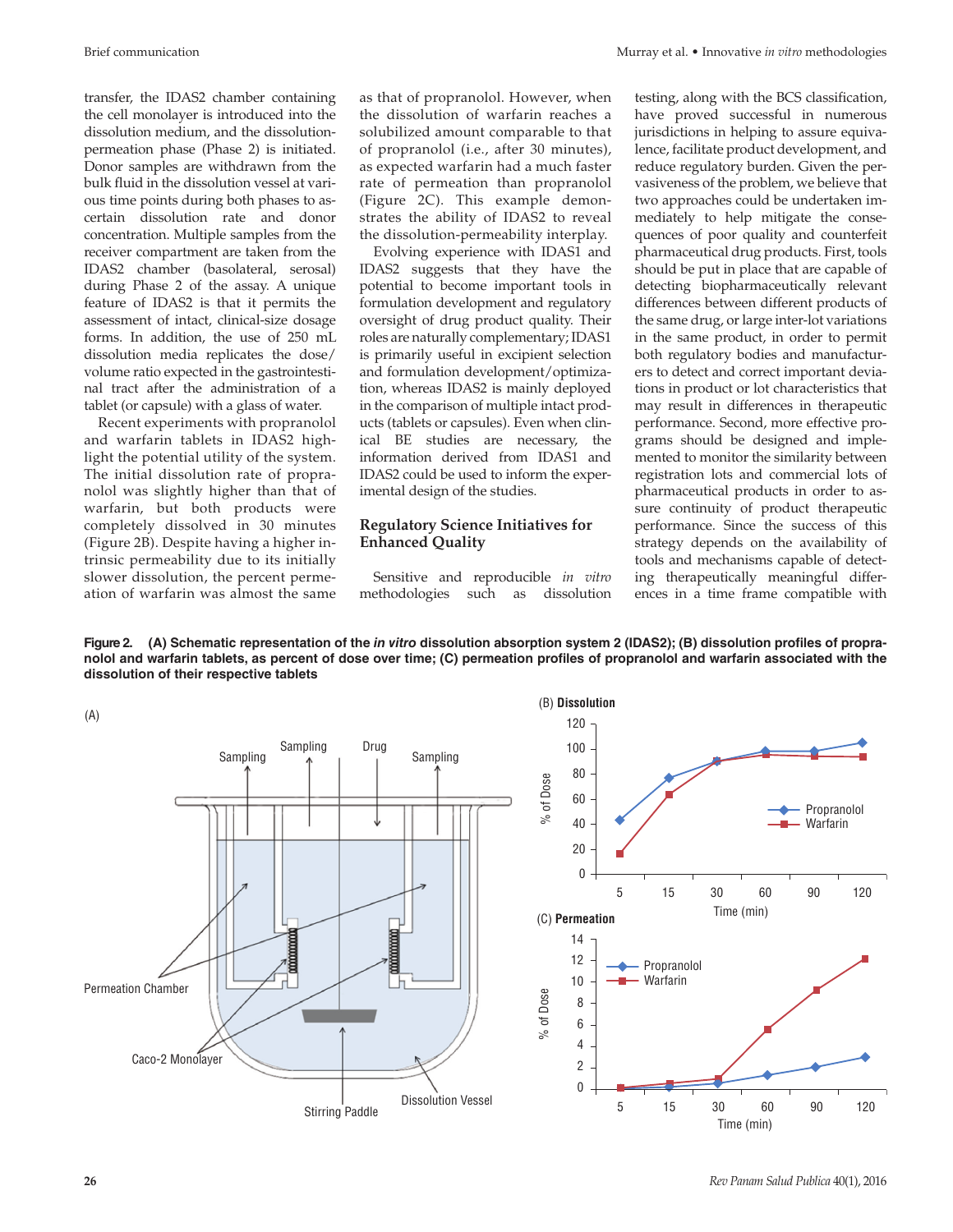decision-making timelines, it is essential to achieve a reasonable balance among tool sensitivity, biopharmaceutical relevance of the test (e.g., simulation of *in vivo* performance), and speed (e.g., days as opposed to weeks).

Realistic approaches to guard product quality must rely on an important *in vitro* component, but commonly used techniques (single point dissolution, drug content, etc.) lack sensitivity and/or relevance and/or speed to make them sufficiently useful for this purpose. Therefore, the development or incorporation of novel, physiologically relevant systems

like IDAS1 and IDAS2 would appear to be useful in any strategy that seeks to have a meaningful and long-term impact on the quality of pharmaceutical products in these markets. Following a more robust evaluation of the potential of IDAS1 and IDAS2, their utility, if warranted, could be formalized through regional regulatory science initiatives. Since these tools appear to be technologically and financially accessible, they could aid Latin American and Caribbean regulatory authorities' efforts to safeguard public health through improving both the quality of products in

the market and the speed of regulatory approval. Proper implementation of these *in vitro* tools would present additional cost-effective means to assist in formulation development and optimization, which could also help bolster the regional pharmaceutical industry.

#### **Conflicts of interest.** None declared.

**Disclaimer.** The authors hold sole responsibility for the views expressed, which may not necessarily reflect the opinion or policy of the RPSP/PAJPH or PAHO.

- 1. Bogdanich W, Hooker J. From China to Panama, a trail of poisoned medicine. The New York Times, 6 May 2007.
- 2. Almanza C, Núñez E. MP oficializa que muerte de neonatos fue a causa de heparina. La Prensa [Panamá], 6 June 2014.
- 3. Bhoopathy S, Silchenko S, Wang X, Murray L. Strategies for the equivalence assessment of locally acting complex drug products: focus on alternative methodologies. AAPS Newsmagazine. 2015;18(2):12–16.
- 4. Nainar S, Rajiah K, Angamuthu S, Prabakaran D, Kasibhatta R. Biopharmaceutical classification system in *in vitro/in vivo* correlation: concept and development strategies in drug delivery. Trop J Pharm Res. 2012;11(2):319–329.
- 5. US Department of Health and Human Services, Food and Drug Administration. Guidance for Industry: Waiver of *in vivo*  bioavailability and bioequivalence studies for immediate-release solid oral dosage forms based on a biopharmaceutics classification system. Silver Spring, MD: Food and Drug Administration; 2000.
- 6. US Department of Health and Human Services, Food and Drug Administration. Guidance for Industry: Waiver of *in vivo*  bioavailability and bioequivalence studies for immediate-release solid oral dosage forms based on a biopharmaceutics classification system. Silver Spring, MD: Food and Drug Administration; 2015.
- 7. Cook JA, Davit BM, Polli JE. Impact of biopharmaceutics classification system-based biowaivers. Mol Pharmaceutics. 2010;7(5): 1539–1544.
- 8. Tampal N, Mandula H, Zhang H, Li BV, Nguyen H, Conner DP. Biopharmaceutics

classification system-based biowaivers for generic oncology drug products: case studies. AAPS Pharm Sci Tech. 2015;16(1): 5–9.

**REFERENCES**

- 9. Kataoka M, Masaoka Y, Yamazaki Y, Sakane T, Sezaki H, Yamashita S. *In vitro* system to evaluate oral absorption of poorly water-soluble drugs: simultaneous analysis on dissolution and permeation of drugs. Pharm Res. 2003;20:1674–1680.
- 10. Kataoka M, Sugano K, Mathews CdC, Wong JW, Jones KL, Masaoka Y, Sakuma S, Yamashita S. Application of dissolution/ permeation system for evaluation of formulation effect on oral absorption of poorly water-soluble drugs in drug development. Pharm Res. 2012;29:1485–1494.
- 11. Buch P, Langguth P, Kataoka M, Yamashita S. IVIVC in oral absorption for fenofibrate immediate release tablets using a dissolution/permeation system. J Pharm Sci. 2009;98:2001–2009.
- 12. Yano K, Masaoka Y, Kataoka M, Sakuma S, Yamashita S. Mechanisms of membrane transport of poorly soluble drugs: role of micelles in oral absorption processes. J Pharm Sci. 2010;99:1336–1345.
- 13. Buch P, Holm P, Thomassen JQ, Scherer D, Kataoka M, Yamashita S, Langguth P. IVIVR in oral absorption for fenofibrate immediate release tablets using dissolution and dissolution permeation methods. Pharmazie. 2011;66:11–16.
- 14. Kataoka M, Itsubata S, Masaoka Y, Sakuma S, Yamashita S. *In vitro* dissolution/permeation system to predict the oral absorption of poorly water-soluble drugs: effect of food and dose strength on it. Biol Pharm Bull. 2011;34:401–407.
- 15. Hens B, Brouwers J, Corsetti M, Augustijns P. Gastrointestinal behavior of nano- and microsized fenofibrate: *in vivo* evaluation in man and *in vitro* simulation by assessment of the permeation potential. Eur J Pharm Sci. 2015;77:40–47.
- 16. Brunton LL, Lazo JS, Parker KL, eds. Goodman & Gilman's the pharmacological basis of therapeutics, 11th ed. New York: McGraw-Hill; 2006. 1984 pp.
- 17. Committee for Medicinal Products for Human Use. Guideline on the investigation of bioequivalence. London: European Medicines Agency; 2010.
- 18. Product information, Zocor ® (simvastatin) tablets. Available from: [https://](https://www.merck.com/product/usa/pi_circulars/z/zocor/zocor_pi.pdf) [www.merck.com/product/usa/pi\\_circu](https://www.merck.com/product/usa/pi_circulars/z/zocor/zocor_pi.pdf)[lars/z/zocor/zocor\\_pi.pdf.](https://www.merck.com/product/usa/pi_circulars/z/zocor/zocor_pi.pdf) Accessed 13 June 2016.
- 19. Najib NM, Idkaidek N, Adel A, Admour I, Astigarraga REB, De Nucci G, et al. Pharmacokinetics and bioequivalence evaluation of two simvastatin 40 mg tablets (Simvast and Zocor) in healthy human volunteers. Biopharm Drug Dispos. 2003;24:183–189.
- 20. Li J, Hidalgo IJ. System for the concomitant assessment of drug dissolution, absorption and permeation and methods of using the same. United States Patent Application 14/946,998; filed 21 November 2015.

Manuscript received on 15 March 2015. Revised version accepted for publication on 4 January 2016.